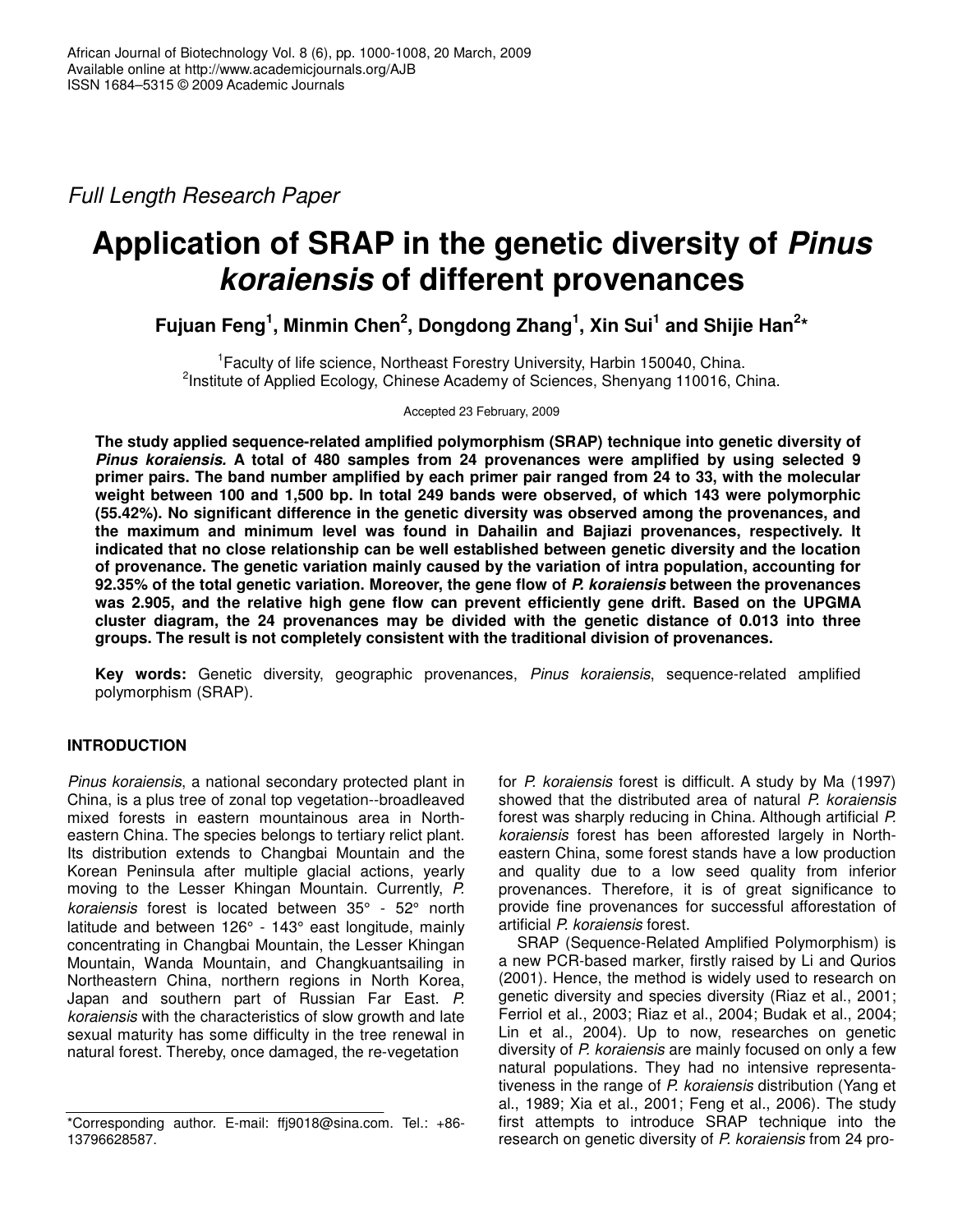| <b>Provenance</b> | Longitude | Latitude | <b>Provenance</b> | Longitude | Latitude        |
|-------------------|-----------|----------|-------------------|-----------|-----------------|
| Lushuihe          | 127°47'   | 42°28'   | Yanshou           | 128°40'   | 45°30′          |
| Helong            | 129°01'   | 42°30′   | Chaihe            | 129°43'   | 44°45'          |
| Bajiazi           | 129°07'   | 42°40'   | Huanan            | 131°01'   | 46°10'          |
| Baihe             | 128°08'   | 42°25'   | Xiaobeihu         | 128°39'   | $44^{\circ}15'$ |
| Dashitou          | 128°31'   | 43°19'   | Hebei             | 130°02'   | 48°02'          |
| Tongzigou         | 129°17'   | 43°34'   | Wuying            | 129°18'   | 48°10′          |
| Wangqing          | 130°09'   | 43°20'   | Wuyiling          | 128°21'   | 49°01'          |
| Linjiang          | 127°08'   | 41°48'   | Tieli             | 128°10'   | 46°58'          |
| Caohekou          | 123°54'   | 40°53'   | Liangshui         | 128°51'   | $47^{\circ}10'$ |
| Muling            | 130°31'   | 44°52′   | Qinghe            | 129°03'   | 46°55'          |
| Dongfanghong      | 133°06′   | 45°07'   | Liangzihe         | 129°41'   | $47^{\circ}03'$ |
| Dahailin          | 129°01'   | 44°28'   | Zhanhe            | 127°47'   | 48°30′          |

**Table 1.** The site of 24 provenances of *Pinus koraiensis*.

venances in Northeastern China. The aim is to disclose the intra-provenance and inter-provenance genetic variation of *P. koraiensis*, and compare the level of genetic diversity in different provenances. It may provide theoretical base for selection breeding, provenance dividing and reasonable utilization of *P. koraiensis* resource.

#### **MATERIALS AND METHODS**

#### **Plant materials**

Seeds of natural *P. koraiensis* forest from 24 provenances in Northeast China were collected by seed orchard of Lushuihe Forestry Bureau in Jilin Province in 1983 (Table 1), and cultured seedlings were planted in the provenance trial plot located at Hongguang Forestry Farm in 1986. A total of 20 maternal individuals were selected randomly from each provenance, and then one-year-old needles were collected in March 2006. The collected samples were stored at -40°C for further use.

#### **DNA extraction**

Genomic DNA was isolated from leaves using the modified CTAB method of Doyle and Doyle (1990). 0.2 g of ground fresh tissue was suspended in a pre-heated centrifugal tube with 750 µl CTAB. The suspension was mixed well, incubated at 65°C for 30 min, followed by centrifugation at 10,000 rpm for 3 min and supernatant fluid was abandoned. 750 µl CTAB was repeatedly added into the centrifugal tube, incubated at 65°C for 15 min followed by chloroformisoamylalcohol (24:1) extraction twice and precipitation with 2/3 of the volume of isopropanol at -4°C. The pellet formed after centrifugation at 10,000 rpm for 10 min was washed with 95% ethanol twice. The DNA was then suspended in 50 µl deionized water. The DNA was stored at –20°C.

#### **SRAP-PCR amplification**

Each 20  $\mu$ L reaction mixture consisted of 1  $\times$  buffer, 50 ng DNA templates, 2.0 mmol/L Mg<sup>2+</sup>, 0.15 mmol/L dNTP, 0.15 µmol/L primers, and 1.5 U Taq enzyme. Amplification were carried out in a ABI 9700 Thermocycler with following PCR program: 5 min of denaturing at 94°C, five cycles of three steps: 1 min of denaturing at 94°C, 1 min of annealing at 35°C and 1 min of elongation at 72°C. In the following 30 cycles the annealing temperature was increased to 50°C, with a final elongation step of 7 min at 72°C and then storing at -4°C.

Amplification fragments were segregated on 6% denatured polyacrylamide gels with 7 mol/L urea, and  $0.5 \times$  TBE electrophoretic buffer. The gel was pre-run in  $0.5 \times$  TBE buffer at 85 W constant power ( $I = 60$  mA,  $U = 2250$  V) for 30 min. After loading samples, the gel was run at 65 W constant power ( $I = 60$  mA,  $U =$ 2250 V) about 1.5 - 2 h until the xylene cyanol was to the 2/3 of the gel towards the bottom. After electrophoresis, the gel was stained by silver nitrate solution. The bands were scanned by Founder scanner U 430.

#### **Selection of primers**

According to the primer sequence provided by Li and Qurios (2001), Shanghai Sangon synthesized 8 forward primers numbering Me1-Me8, and 9 reverse primers numbering Em1-Em9. Out of 72 pairs of primers, 9 pairs of primers with clearly separated bands, stable amplification and rich polymorphism were selected. The sequence of primers selected was shown as Table 2.

#### **Data analysis**

On the basis of the band mobility and the absence  $(=0)$  or presence (=1) of binary data, the unclear and unidentified bands can be excluded. Then, POPGENE 32 software was used to calculate the single site of allele frequency, effective number of alleles, Nei's gene diversity index and Shannon's diversity index, etc. AMOVA 1.55 software was used to estimate the relative genetic differentiation (Gst) and gene flow (Nm) between provenances and MEGA 3.1 software for the analysis of the unweighted pair group method arithmetic average (UPGMA) over the 24 provenances of *P. Koraiensis*.

## **RESULTS**

## **Amplification results of SRAP-PCR system**

As shown in Figures 1 and 2, SRAP marker in *P. koraiensis* exhibited the remarkable characteristics of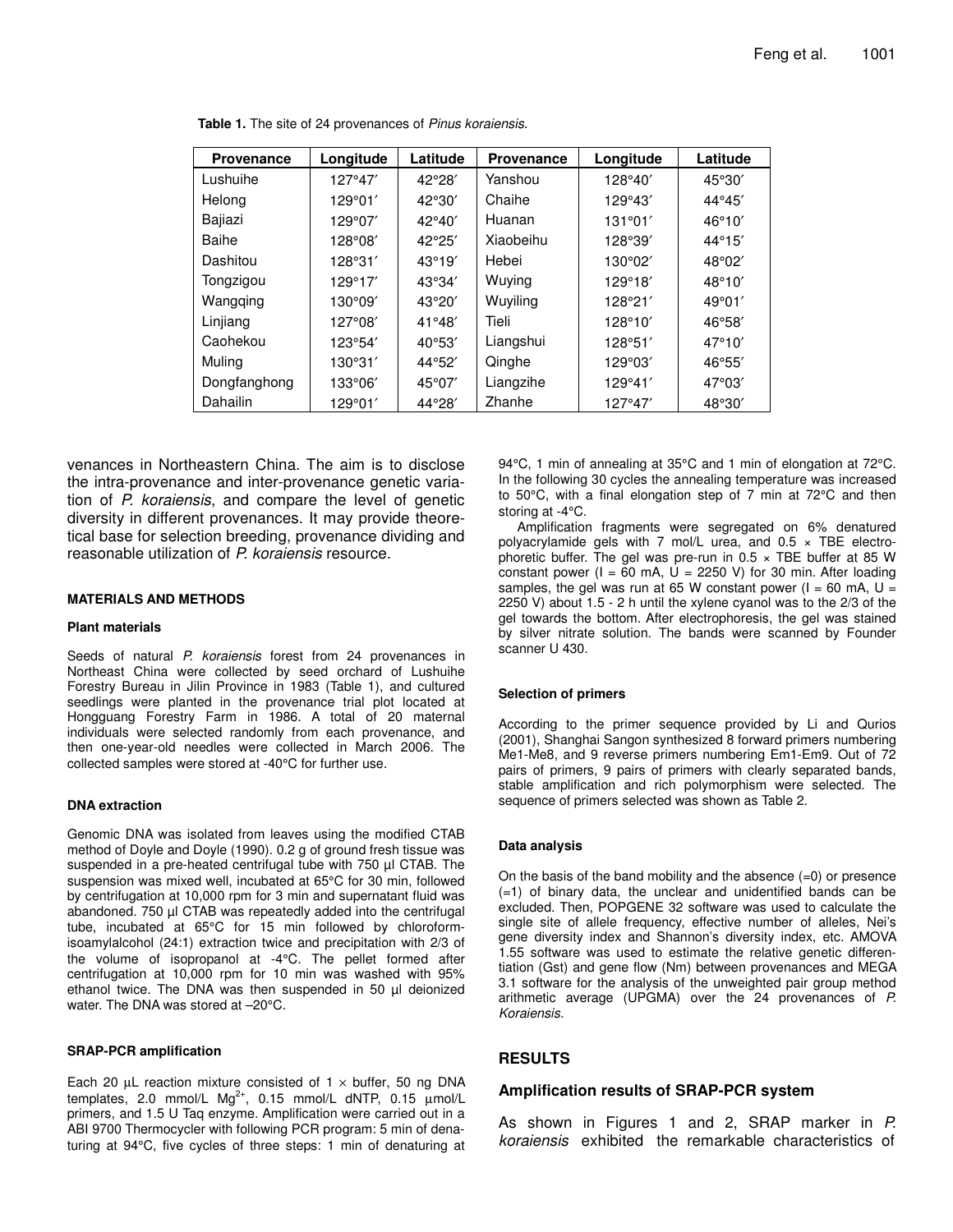|  | Table 2. Sequence of SRAP primers. |  |  |
|--|------------------------------------|--|--|
|--|------------------------------------|--|--|

| <b>Primer</b> | <b>Sequence</b>                        |
|---------------|----------------------------------------|
| ME1/EM9       | TGAGTCCAAACCGGATA / GACTGCGTACGAATTTAG |
| ME3/EM1       | TGAGTCCAAACCGGAAT / GACTGCGTACGAATTAAT |
| ME3/EM4       | TGAGTCCAAACCGGAAT / GACTGCGTACGAATTTGA |
| ME3/EM6       | TGAGTCCAAACCGGAAT / GACTGCGTACGAATTGCA |
| ME4/EM1       | TGAGTCCAAACCGGACC / GACTGCGTACGAATTAAT |
| ME5/EM5       | TGAGTCCAAACCGGAAG / GACTGCGTACGAATTAAC |
| ME5/EM9       | TGAGTCCAAACCGGAAG / GACTGCGTACGAATTTAG |
| ME6/EM1       | TGAGTCCAAACCGGACA / GACTGCGTACGAATTAAT |
| ME6/EM7       | TGAGTCCAAACCGGACA / GACTGCGTACGAATTCAA |



**Figure 1.** The bands of *Pinus koraiensis* amplified from the primer pair of ME6/EM1. Lanes 1 − 10 from Lushuihe provenance; lanes 11−20 from Qinghe provenance; M: marker. The arrows shows the polymorphic bands.



**Figure 2.** The bands of *Pinus koraiensis* amplified from the primer pair of ME3/EM1. Lanes 1 - 10 from Lushuihe provenance; lanes 11 - 20 from Qinghe provenance; M: marker. The arrows shows the polymorphic bands.

good stability and repeatability as well as clear bands. A total of 480 samples from 24 provenances were amplified by using selected 9 primer pairs. The band number amplified by each pair of primers ranged from 24 to 33, with the molecular weight between 100 and 1,500 bp. The maximum band number (33) was produced from the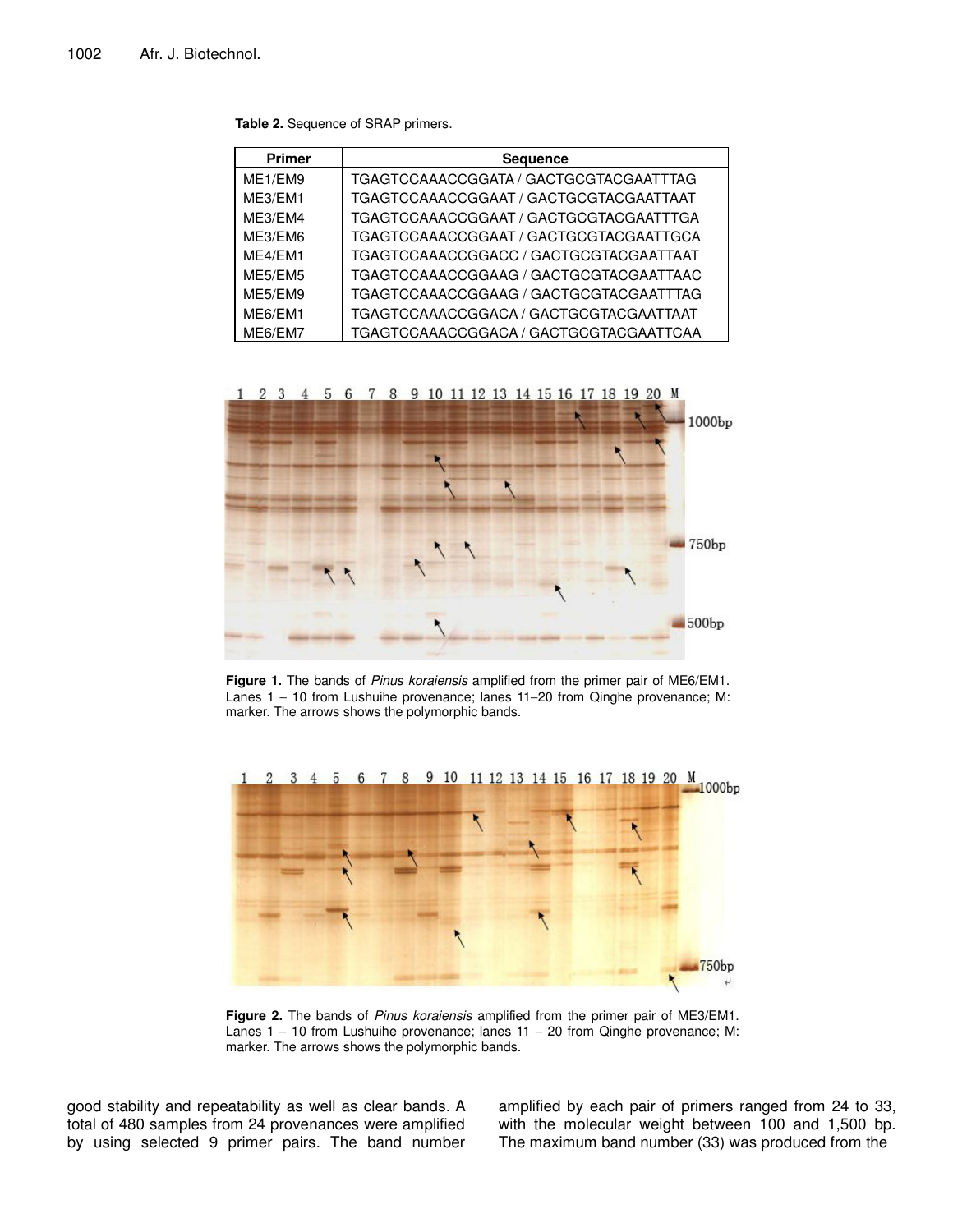| <b>Primer</b> | total number of<br>bands | Number of<br>polymorphic bands | Percentage of<br>polymorphic loci |
|---------------|--------------------------|--------------------------------|-----------------------------------|
| ME1/EM9       | 32                       | 12                             | 36.50%                            |
| ME3/EM1       | 28                       | 20                             | 71.43%                            |
| ME3/EM4       | 28                       | 16                             | 57.14%                            |
| ME3/EM6       | 24                       | 15                             | 62.50%                            |
| ME4/EM1       | 27                       | 15                             | 55.56%                            |
| ME5/EM5       | 24                       | 13                             | 54.17%                            |
| ME5/EM9       | 33                       | 16                             | 48.49%                            |
| ME6/EM1       | 25                       | 19                             | 76.00%                            |
| ME6/EM7       | 28                       | 12                             | 42.86%                            |

**Table 3.** Parameters of 480 samples of *Pinus koraiensis* amplified with 9 pairs of primers.

primer pair of ME5/EM9. In total 249 bands were observed, of which 143 were polymorphic, percentage of polymorphic loci was 55.42%. The average band number amplified from each pair of primers was 27.7 bands, of which included 15.9 polymorphic bands, indicating an insignificant difference in the number of polymorphic loci amplified from the different pairs of primers (Table 3).

# **Genetic diversity**

Significant difference in the percentage of polymorphic loci, ranging from 38.12 to 45.80%, was not found among different provenances, and the maximum and minimum percentages were found in Dahailin and Bajiazi provenances, respectively. The average percentage of all provenances was only 41.58%, lower than the mean value of the species (55.42%). Using POPGENE 32 software, it was easy to obtain some valuable indexes for estimation of population-level genetic diversity such as the effective number of alleles, Nei's gene diversity index and Shannon's diversity index of *P. koraiensis* from 24 provenances. The obtained effective number of alleles ranged from 1.1807 to 1.2416, Nei's gene diversity index between 0.1110 and 0.1438, Shannon's diversity index from 0.1691 to 0.2182. Moreover, the changes of the above three indexes were consistent with the percentage of polymorphic loci. The change tendency from low to high was Bajiazi, Liangshui, followed by Wuying, Helong, Wangqing, Tongzigou, Liangzihe, Dongfanghong, Linjiang, Lushuihe, Zhanhe, Tieli, Wuyiling, Muling, Dashitou, Hebei, Baihe, Caohekou, Chaihe, Huanan, Xiaobeihu, Yanshou, Qinghe, and Dahailin. The detailed values were shown as Table 4.

Integrating the discrete chart of percentage of polymorphic loci among the provenances in Figure 3, it can be intuitively found that the provenances such as Dahailin, Qinghe and Yanshou, with high percentage of polymorphic loci, were located at relative low latitudes, whereas the provenances with the low value such as Wuying, Liangshui and Bajiazi, had relative high latitudes. However, from the whole 24 provenances, negative

correlation was not observed between the percentage of polymorphic loci and latitudes.

# **Genetic differentiation and gene flow**

Based on the analysis by AMOVA 1.55 software on the genetic differentiation of *P. koraiensis* in the 24 provenances, the major genetic variation originated from intra provenances, accounting for 92.35% of the total population-level variations, while only 7.65% of variations occurred at inter provenances (Table 5).

Gene flow (Nm) is a major factor impacting genetic structure and genetic differentiation among populations. The gene flow of *P. koraiensis* among the provenances was 2.9049. Wright (1931) proposed that the gene can flow among the populations when Nm>1, resulting in the homogenization; when Nm<1, the populations can be strongly differentiated; once Nm>4, the populations would become a random unit (Wright, 1931). According to these criteria, high-level gene flow of *P. koraiensis* existed among provenances.

## **Genetic similarity**

The genetic similarity is an important index for estimation of the genetic differentiation among provenances. Based on the analysis by POPGENE 32 software, the coefficient between two provenances ranged from 0.9590 to 0.9903. The minimum coefficient occurred between Helong and Tongzigou, the maximum occurred between Yanshou and Dongfanghong. The result suggested that there was a high genetic similarity of *P. koraiensis* between provenances, indicating a lower reproductive isolation among the provenances (chart omitted here).

## **UPGMA cluster analysis**

Based on the UPGMA cluster diagram, the 24 provenances may be divided into three groups with the genetic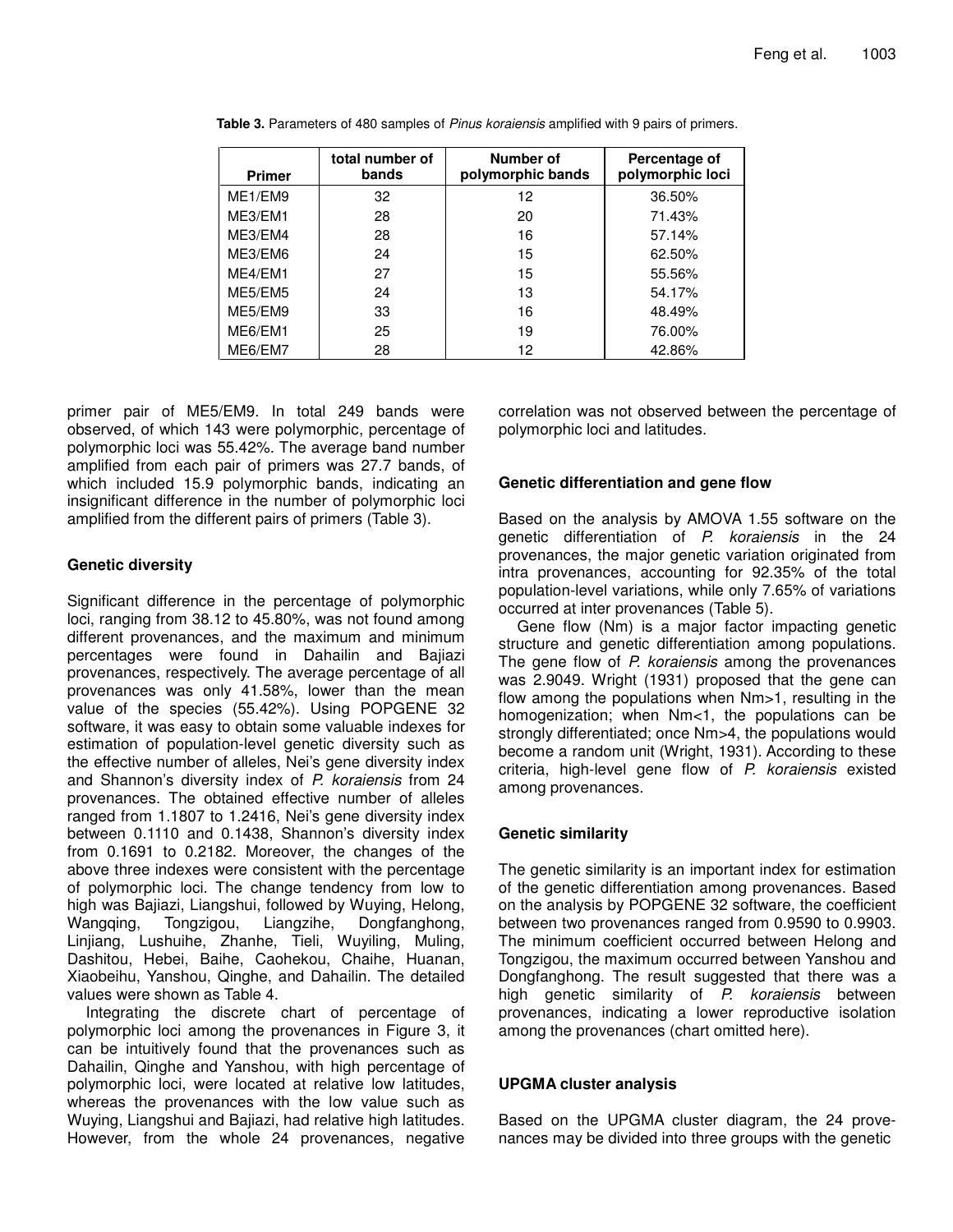| <b>Provenance</b> | Percentage of    | <b>Effective number of</b><br>alleles | Nei's gene<br>diversity index | Shannon's       |  |
|-------------------|------------------|---------------------------------------|-------------------------------|-----------------|--|
|                   | polymorphic loci |                                       |                               | diversity index |  |
| Lushuihe          | 40.87%           | 1.1895                                | 0.1162                        | 0.1788          |  |
| Qinghe            | 44.77%           | 1.2265                                | 0.1363                        | 0.2081          |  |
| Huanan            | 43.40%           | 1.2105                                | 0.1265                        | 0.1941          |  |
| Chaihe            | 43.16%           | 1.2014                                | 0.1235                        | 0.1904          |  |
| Wuyiling          | 41.28%           | 1.2097                                | 0.1264                        | 0.1925          |  |
| Helong            | 39.66%           | 1.1862                                | 0.1135                        | 0.1744          |  |
| Yanshou           | 44.49%           | 1.2189                                | 0.1313                        | 0.2008          |  |
| Dahailin          | 45.80%           | 1.2416                                | 0.1438                        | 0.2182          |  |
| Liangzihe         | 40.68%           | 1.2103                                | 0.1244                        | 0.1884          |  |
| Dashitou          | 41.88%           | 1.1984                                | 0.1193                        | 0.1832          |  |
| Dongfanghong      | 40.79%           | 1.1875                                | 0.1117                        | 0.1719          |  |
| Tongzigou         | 40.09%           | 1.2109                                | 0.1246                        | 0.1884          |  |
| Zhanhe            | 40.95%           | 1.1975                                | 0.1187                        | 0.1816          |  |
| Xiaobeihu         | 43.64%           | 1.2139                                | 0.1293                        | 0.1981          |  |
| Hebei             | 42.37%           | 1.2112                                | 0.1282                        | 0.1959          |  |
| <b>Baihe</b>      | 39.83%           | 1.2266                                | 0.1307                        | 0.1951          |  |
| Linjiang          | 40.85%           | 1.2172                                | 0.1273                        | 0.1920          |  |
| Tieli             | 40.95%           | 1.2066                                | 0.1241                        | 0.1886          |  |
| Liangshui         | 38.33%           | 1.1867                                | 0.1130                        | 0.1722          |  |
| Muling            | 41.48%           | 1.1944                                | 0.1189                        | 0.1827          |  |
| Wangqing          | 42.42%           | 1.2187                                | 0.1290                        | 0.1952          |  |
| Caohekou          | 42.98%           | 1.1922                                | 0.1189                        | 0.1850          |  |
| Wuying            | 39.13%           | 1.1954                                | 0.1174                        | 0.1785          |  |
| Bajiazi           | 38.12%           | 1.1807                                | 0.1110                        | 0.1691          |  |

**Table 4.** The genetic diversity of *Pinus koraiensis* among 24 provenances.



**Figure 3.** Discrete chart of percentage of polymorphic loci among the 24 provenances located at different latitudes.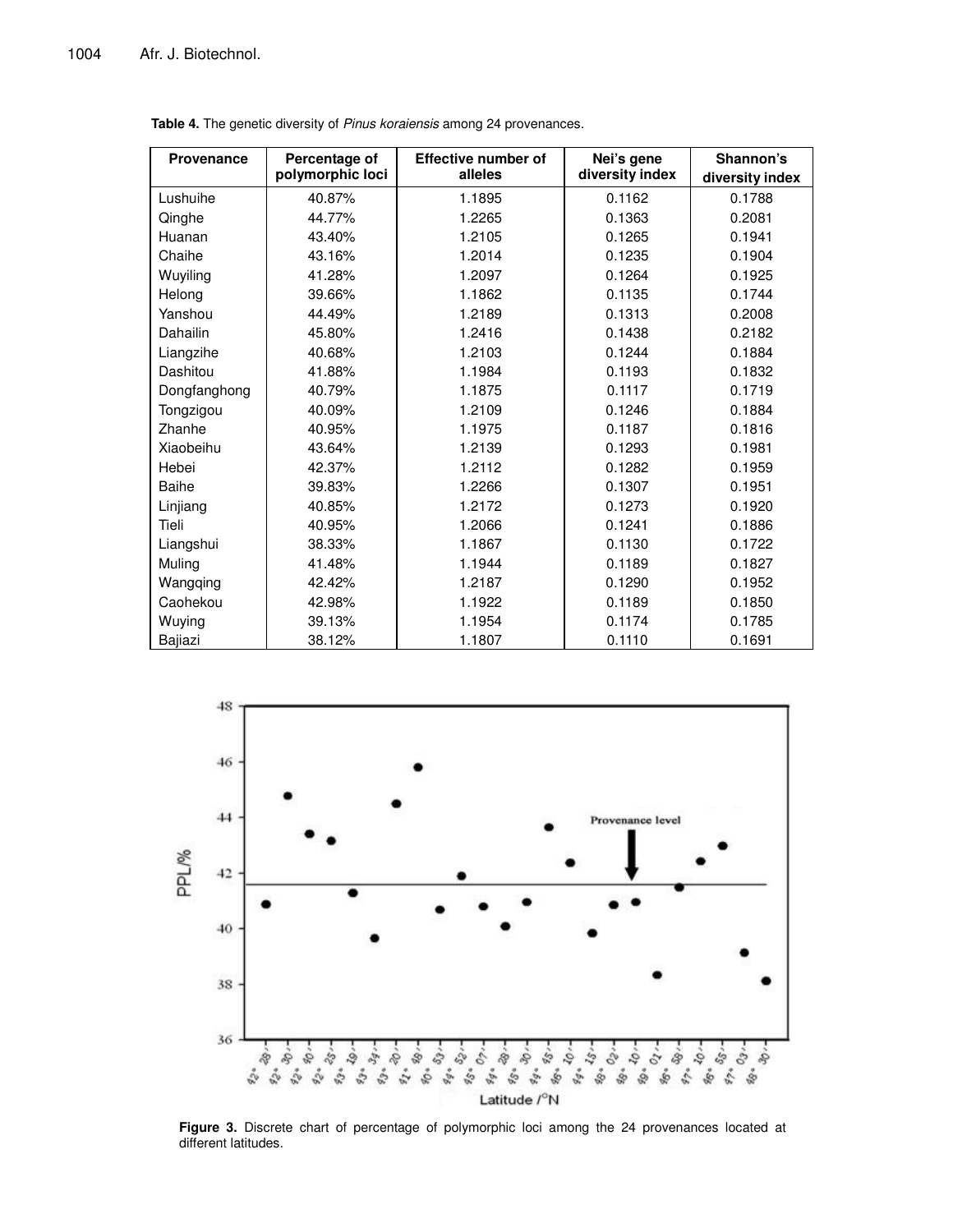| <b>Source</b>     | df  | <b>SSD</b> | <b>MSD</b> | <b>Proportion</b> |       | Significance |
|-------------------|-----|------------|------------|-------------------|-------|--------------|
| of variation      |     |            |            | <b>Absolute</b>   | $\%$  | testing (P)  |
| Inter-provenances | 23  | 786.33     | 34.19      | 54.ا              | 7.65  | > 0.05       |
| Intra-provenances | 216 | 4061.20    | 18.80      | 18.80             | 92.35 | > 0.05       |
| Total             | 239 |            |            | 20.34             | 100   |              |

**Table 5.** The genetic differentiation of *Pinus koraiensis* in the 24 provenances.



**Figure 4.** Genetic-distance based on dendrogram of *Pinus koraiensis* among the 24 provenances.

distance of 0.013. One group included Yanshou, Dongfanghong, Chaihe, Huanan, Bajiazi, Liangzihe, Liangshui, Zhanhe, Tieli, Baihe, Xiaobeihu, Dahailin, Muling, Caohekou, Wuyiling, Wangqing, and Linjiang; another group, Tongzigou, Hebei and Wuying; the third group, Lushuihe, Qinghe, Helong and Dashitou.

According to the traditional division of provenances, the natural *P. koraiensis* forests in China can be divided with the mountainous regions and latitude populations into three sub-regions, southern, central and northern. The southern sub-region mainly refers to Changbai Mountain. The central sub-region refers to Changkuant-

sailing and Wandashan Forest Area. The northern subregion refers to Lesser Khingan Mountain. On the basis, the 24 provenances can also be divided into three groups. The southern sub-area includes Lushuihe, Helong, Bajiazi, Baihe, Dashitou, Tongzigou, Wangqing, Linjiang, and Caohekou. The central sub-area includes Muling, Dongfanghong, Dahailin, Yanshou, Chaihe, Huanan, and Xiaobeihu. The northern sub-area includes Hebei, Wuying, Wuyiling, Tieli, Liangshui, Qinghe, Liangzihe, and Zhanhe. However, the dendrogram in Figure 4 showed that two provenances in the same subarea may belong to different groups based on the genetic distance.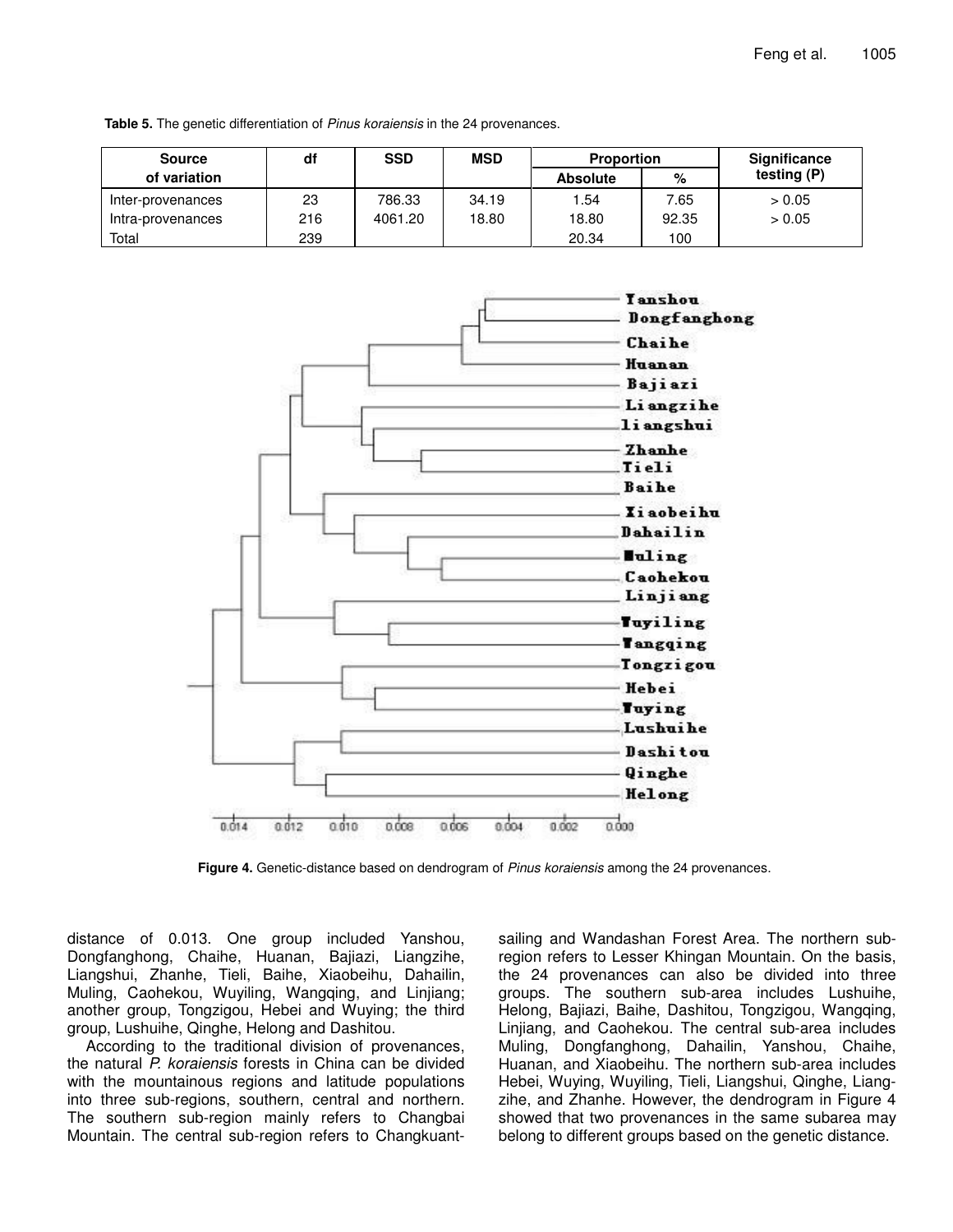|              | Allele frequency |              |              |              |              |              |             |              |              |              |
|--------------|------------------|--------------|--------------|--------------|--------------|--------------|-------------|--------------|--------------|--------------|
| Provenance   | ME1-EM9-5-0      | ME1-EM9-12-0 | ME1-EM9-20-0 | ME3- EM1-3-1 | ME3-EM1-5-0  | ME3-EM1-19-1 | ME3-EM4-1-0 | ME3-EM6-18-0 | ME5-EM5-10-0 | ME5-EM9-18-0 |
| Dongfanghong | 0.3162           | 0.3162       | 0            | 0.6838       | 0.3162       | 0.1056       | 0.5477      | $\mathbf{0}$ | 0.5477       | 0.8367       |
| Liangshui    | $\mathbf{0}$     | 0.6325       | 0.3162       | 0.2254       | $\Omega$     | 0.3675       | 0.5477      | 0.5477       | 0.7746       | 0.5477       |
| Wangqing     | 0.5477           | 0.5477       | 0.3162       | 0.4523       | 0.3162       | 0.2929       | 0.6325      | 0.4472       | 0.4472       | 0.5477       |
| Hebei        | 0.4472           | 0.5477       | 0.3162       | 0.4523       | 0.4472       | 0.1633       | 0.3162      | 0.3162       | 0.7071       | 0.7746       |
| Liangzihe    | 0                | 0.5477       | 0            | 0.2929       | 0            | 0.2254       | 0.3162      | 0.5477       | 0.3162       | 0.4472       |
| Wuyiling     | $\Omega$         | 0.4472       | 0.3162       | 0.3675       | $\Omega$     | 0.2254       | 0.3162      | 0.3162       | $\mathbf{0}$ | 0.7746       |
| Helong       | 0.5477           | 0.3162       | 0.3162       | 0.4523       | 0.3162       | 0.1633       | 0.5477      | 0.3162       | 0.6325       | 0.3162       |
| Dashitou     | 03162            | 0.3162       | 0.4472       | 0.1633       | 0.3162       | 0.5528       | 0.4472      | 0.5477       | 0.6325       | 0.4472       |
| Qinghe       | 0.3162           | 0.3162       | 0.4472       | 0.4523       | 0.3162       | 0.2254       | 0           | 0            | 0.5477       | 0.7746       |
| Dahailin     | 0                | $\mathbf{0}$ | 0.4472       | 0.5528       | 0.4472       | 0.1633       | 0.3162      | 0            | 0.7071       | 0.5477       |
| Huanan       | 0.6325           | 0.4472       | 0.3162       | 0.4523       | 0.4472       | 0.1056       | 0.4472      | 0.3162       | 0.6325       | 0.5477       |
| Chaihe       | 0.6325           | 0.4472       | 0.4472       | 0.0513       | 0            | 0.1056       | 0.4472      | 0.6325       | $\mathbf{0}$ | $\mathbf{0}$ |
| Zhanhe       | $\mathbf{0}$     | 0.4472       | 0.3162       | 0.4523       | 0.3162       | 0.2254       | 0.7746      | 0.4472       | 0.8367       | 0.5477       |
| Tongzigou    | 0.3162           | 0.4472       | 0            | 0.1056       | $\mathbf{0}$ | 0.5528       | 0.7071      | 0.3162       | 0.7746       | 0.5477       |
| Yanshou      | 0.4472           | 0.3162       | 0.7071       | 0.1633       | $\mathbf{0}$ | 0.1056       | 0.3162      | 0.4472       | $\mathbf{0}$ | $\mathbf{0}$ |
| Xiaobeihu    | 0.3162           | 0.4472       | 0.3162       | 0.4523       | 0.3162       | $\Omega$     | 0.5477      | 0.4472       | 0.3162       | 0.7746       |
| Tieli        | 0.4472           | 0.4472       | 0.3162       | 0.5528       | 0.5477       | 0.1056       | 0           | 0.3162       | $\mathbf{0}$ | 0.7071       |
| Wuying       | 0                | 0.4472       | 0.3162       | 0.5528       | 0.4472       | 0.2929       | 0.7071      | 0.3162       | 0.6325       | 0.6325       |
| Lushuihe     | $\Omega$         | $\Omega$     | 0.3162       | 0.3675       | $\Omega$     | 0.2254       | 0.6325      | 0.3162       | 0.5477       | 0.5477       |
| Linjiang     | 0.3162           | 0.4472       | 0.4472       | 0.2254       | 0.4472       | 0.2254       | 0.7071      | 0.6325       | 0.8367       | 0.4472       |
| Baihe        | 0.3162           | 0.4472       | 0.3162       | 0.3675       | 0.3162       | 0.4523       | 0           | 0.3162       | 0.6325       | 0.6325       |
| Muling       | 0.4472           | 0.5477       | 0.4472       | 0.1633       | 0.3162       | 0.2929       | 0.5477      | 0.4472       | 0.5477       | 0.5477       |
| Caohekou     | 0.4472           | 0.5477       | 0.4472       | 0.1633       | 0.4472       | 0.2254       | 0.3162      | 0.4472       | 0.3162       | $\mathbf{0}$ |
| Bajiazi      | 0.5477           | $\mathbf{0}$ | 0.3162       | 0.4523       | 0.7071       | $\mathbf{0}$ | 0.6325      | 0.3162       | 0.4472       | 0.6325       |

**Table 6.** Allele frequencies with significant difference among the 24 provenances (part results).

For instance, both Helong and Tongzigou provenances belong to the southern subarea, but the genetic distance between them was large among the 24 provenances. It meant that two provenances traditionally divided into the same subarea may not have <sup>a</sup> high genetic similarity. The above finding disagrees with the previous reports that provenances in the same mountainous region have <sup>a</sup> relative high similarity of genetic structure due to the low geographic isolation.

## **Single site of allele frequency**

A total of 143 polymorphic loci from the 24 provenances were obtained by amplification of 9 primer pairs. Each locus contained <sup>a</sup> pair of allele, remarked as 0 and 1. Through comparing the obtained 286 alleles, about 110 alleles among different provenances showed significant difference, indicating multi-alleles of different provenances may be undergone natural selection (Table 6).

## **DISCUSSION**

SRAP is <sup>a</sup> novel molecular marker technique designed to amplify open reading frames (ORFs), which is the essential components of gene sequences. Obviously, SRAP can obtain precisely large numbers of information on the diversity of genetic resource. However, the novel technique is rarely introduced into the researches on forest tree genetic diversity, especially needle-leaved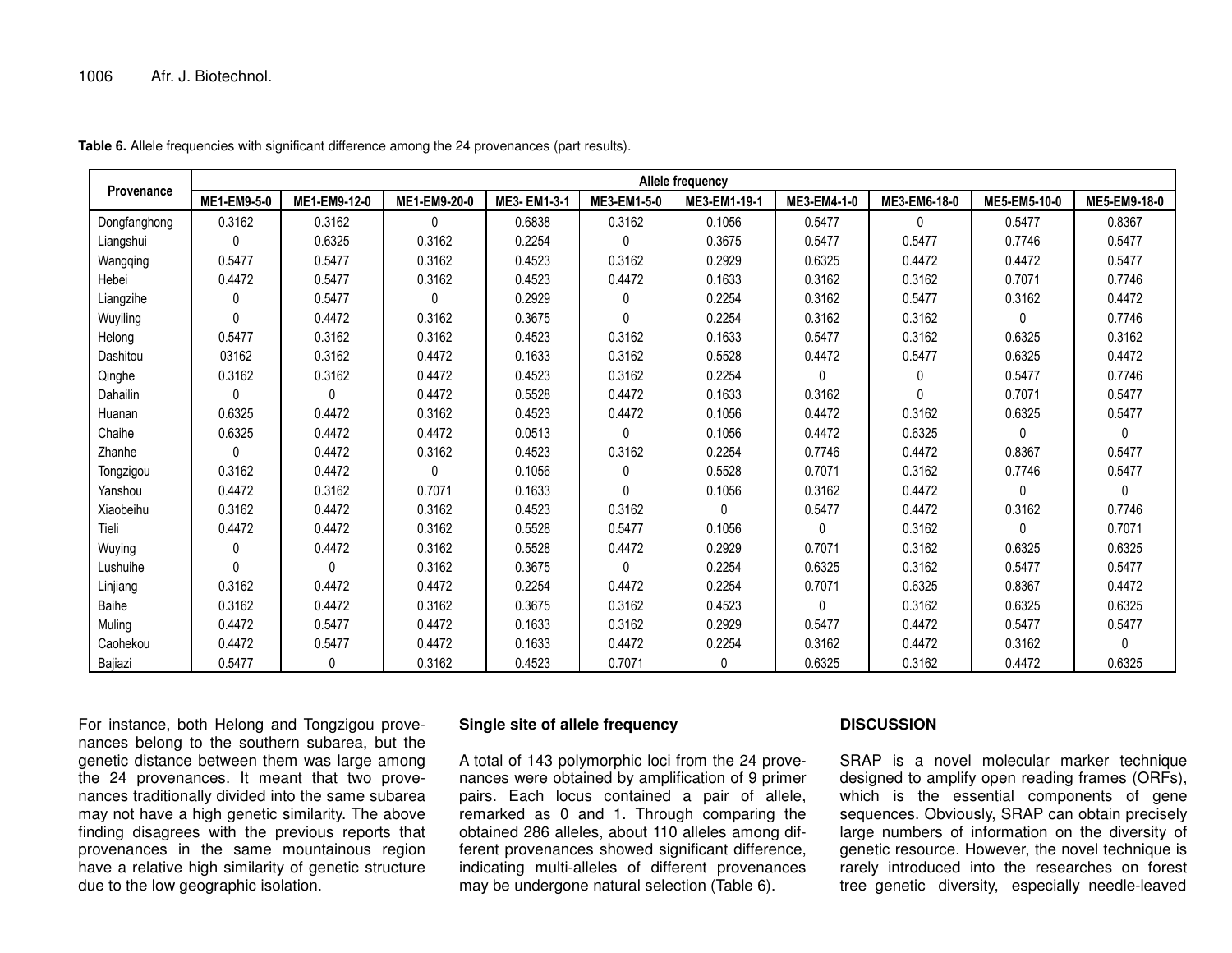tree species. Thereby, estimating genetic diversity of *P. koraiensis* at the level of species is still incomparable. The present study shows that percentage of polymorphic loci and average number of polymorphic loci of each primer pair amplified of *P. koraiensis* are medium level as compared with those of reported in other species (Li and Zhang, 2005; Wang et al., 2006; Li et al., 2006; Han et al., 2007, Li et al., 2007; Liu et al., 2007; Zhang et al., 2007; Wang et al., 2008; Ortega et al., 2007; Zhang et al., 2008; Guo and Luo, 2006). This result is consistent with those reported by Xia et al. (2001) and Feng et al. (2006). For a large population with random mating, genetic diversity is mainly caused by gene mutation and gene recombination, involving comprehensive factors such as population lifetime, effective size, structure, chromosomal property and structure, and breeding regime (Stebbins, 1950). As an ancient species, *P. koraiensis* has accumulated a large number of variations during long-term evolution. Moreover, from the life period, *P. koraiensis* belongs to the species of longevity, outcrossing and K strategy with anemophily. All the above features are of benefit to improve gene recombination. Therefore, it can infer a higher genetic diversity in *P. koraiensis*. But taking into consideration the limitation of genetic recombination by later sexual maturity of natural *P. koraiensis* forest (80 - 120 years) and low harvest of the seeds, the genetic diversity of the species can be affected negatively to some extent.

Keeping genetic diversity is the key in multi-generation improvement of forest tree, fine provenances should have extensive genetic base and significant genetic gain. However, neither the percentage of polymorphic loci nor diversity index has significant difference among the 24 provenances. In productive practice, when provenances have large difference in genetic diversity, selection breeding must be first confirmed to select large natural population rich in genetic diversity, and then to select good individuals. At present, selection breeding of *P. koraiensis* forest can ignore the limitation of geographic location and directly select the individuals with advanced growth traits.

Breeding system plays a key role in influencing the pattern of genetic variation at the population level, especially the genetic diversity within and among populations. According to the statistical results of 449 plants (gymnosperm and angiosperm populations) from 1968 to 1988, Hamrick and Godt (1990) calculated that 90% genetic variation of outcrossing species occurred at intra populations; only 10% genetic differentiation occurred at inter populations. Yang et al. (1989) analyzed the frequency ( $G_{ST}$  = 0.027) of polymorphic loci of 4 populations distributed in major *P. koraiensis* forest in Northern China, by using isozyme technique; 97.30% of total diversity came from the variation of intra population. Feng et al. (2006) reported the relative genetic differentiation ( $G_{ST}$  = 0.2700) through analyzing genetic structure of 4 large natural *P. koraiensis* forest by ISSR technique, and found that 72.99% of total genetic diversity was caused by the

variation of intra population. The present study ( $G_{ST}$  = 0.0765; 92.35%) is slightly higher than that (approximate 90%) reported by Hamrick and Godt (1990). The reason of slightly higher  $G_{ST}$  may be caused by the morphological character of *P. koraiensis*; the tall plants benefit due to reduced resistance to pollen movement in air. This is because the extine of *P. koraiensis* has air chamber, is bigger in length and width than other pine. Also, a long-distant pollen flow enhances the gene recombination (Zu et al., 2000). Moreover, lack of effective geographic isolation may also contribute to the improvement of gene homogenization among provenances; *P. koraiensis* forest are mainly distributed at low mountainous upland in Northern China, with a closer distance between provenances.

## **REFERENCES**

- Budak H, Shearman RC, Gaussoin RE, Dweikat I (2004). Application of sequence-related amplified polymorphism markers for characterization of turf grass species, Hort. Sci. 39: 955-958.
- Doyle JJ, Doyle JL (1987). A rapid DNA isolation procedure for small quantities of fresh leaf tissue, Phytochem. Bull. 19: 11-15.
- Feng FJ, Han SJ, Wang HM (2006). Genetic diversity and genetic differentiation of natural *Pinus koraiensis* population, J. For. Res. 17(1): 21-24.
- Ferriol M, Picó B, Nuez F (2003). Genetic diversity of a germplasm collection of Cucurbita pepo using SRAP and AFLP markers, Theor. Appl. Genet. 107: 271-282.
- Guo DL, Luo ZR (2006). Genetic relationships of some PCNA persimmons (*Diospyros kaki* Thunb.) from China and Japan revealed by SRAP analysis, Genet. Resourc. Crop Evol. 53: 1597- 1603.
- Hamrick JL, Godt MJW (1990). Allozyme diversity in plant species In Brown ADH, Clegg MT, Kahler AL, Weir BS eds. Plant Population Genetics Breeding and Genetic Resources Sunderland: Sinauer. pp. 43-63.
- Han JM, Hou XL, Xu HM, Shi GJ, Geng JF, Deng XH (2007). Genetic differentiation of non-heading Chinese cabbage (*Brassica campestris* ssp. chinensis Makino) germplasm based on SRAP Markers, Acta Agron. Sin. 33(11): 1862-1868.
- Li G, Quiros CF (2001). Sequence-related amplified polymorphism (SRAP), a new marker system based on a simple PCR reaction: its application to mapping and gene tagging in Brassica, Theor. Appl. Genet. 103(8): 455-461.
- Li HZ, Yin YP, Zhang CQ, Zhang M, Li JM (2007). Evaluation of application of SRAP on analysis of genetic diversity in cultivars of *Allium fistulosum* L, Acta Hortic. Sin. 34(4): 929-934.
- Li L, Zheng XY, Liu LW (2006). Analysis of genetic diversity and identification of cucumber varieties by SRAP, Mol. Plant Breed. 4(5): 702-708.
- Li Y, Zhang CQ (2005). Studies on genetic diversity with a molecular marker SRAP of Watermelon Hybrids, Acta Hortic. Sin. 32(4): 643- 647.
- Lin ZX, Zhang XL, Nie YC (2004). Evaluation of Application of a New Molecular Marker SRAP on Analysisof F<sub>2</sub> Segregation Population and Genetic Diversity in Cotton, Acta Genet. Sin. 31(6): 622-626.
- Liu JF, Wang ZD, Liu YH, Mu JM (2007). Application of SRAP on analysis of genetic diversity in tobacco germplasms, Chin. Tobacco Sci. 28(5): 49-53.
- Ma JL (1997). The Evolution of Korean Pine Forest, Journal of Northeast Forestry University. 25(5): 66-70.
- Ortega OR, Duran E, Arbizu C, Ortega R, Roca W, Potter D, Quiros CF (2007). Pattern of genetic diversity of cultivated and non-cultivated mashua, Tropaeolum tuberosum, in the Cusco region of Perú, Genet. Resour. Crop Evol. 54: 807-821.
- Riaz A, Li G, Quresh Z, Swati MS, Quiros CF (2001). Genetic diversity